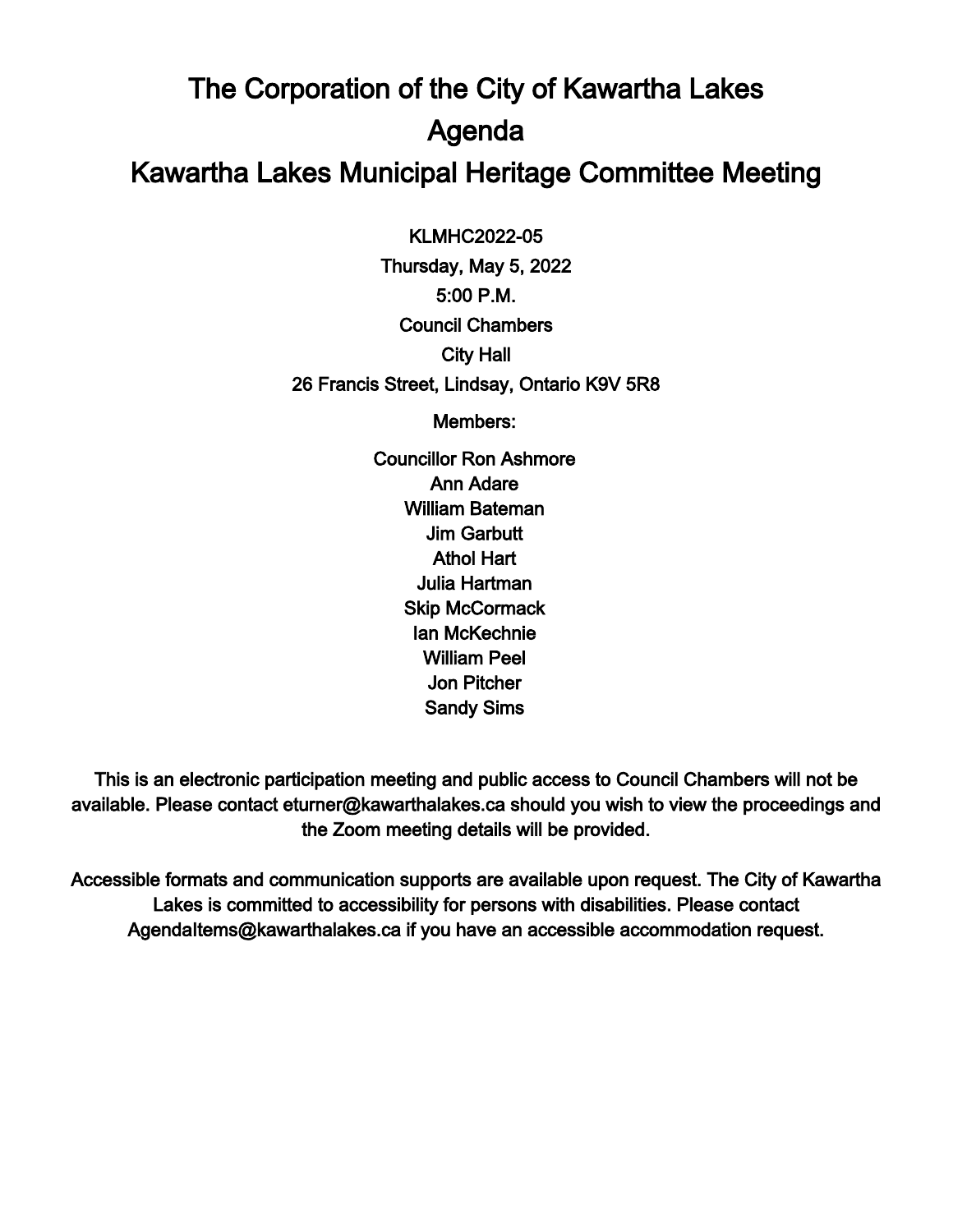| 1.     | <b>Call to Order</b>                                             |
|--------|------------------------------------------------------------------|
| 2.     | <b>Administrative Business</b>                                   |
| 2.1.   | Adoption of Agenda                                               |
| 2.2.   | <b>Declaration of Pecuniary Interest</b>                         |
| 2.3.   | <b>Adoption of Minutes</b>                                       |
| 2.3.1. | Minutes of the April 7, 2022 Municipal Heritage Committee Agenda |
| 3.     | <b>Presentations and Deputations</b>                             |
| 3.1.   | Alteration Application - 21 Francis Street, Lindsay              |
| 3.1.1. | <b>KLMHC2022-037</b>                                             |
|        | Alteration Application - 21 Francis Street, Lindsay              |
| 3.2.   | Alteration Application - 50 Oak Street, Fenelon Falls (Verandah) |
| 3.2.1. | KLMHC2022-036                                                    |
|        | Alteration Application - 50 Oak Street, Fenelon Falls            |
| 3.3.   | Alteration Application - 50 Oak Street, Fenelon Falls (Entrance) |
|        | A. Yurick, Facility Project Delivery Coordinator                 |
| 3.3.1. | <b>KLMHC2022-026</b>                                             |
|        | Alteration Application - 50 Oak Street, Fenelon Falls (Entrance) |
| 3.4.   | <b>Heritage Inventory Update</b>                                 |
|        | E. Turner, Economic Development Officer- Heritage Planning       |
| 3.4.1. | <b>KLMHC2022-035</b>                                             |
|        | <b>Heritage Inventory Update</b>                                 |
| 4.     | <b>Reports</b>                                                   |